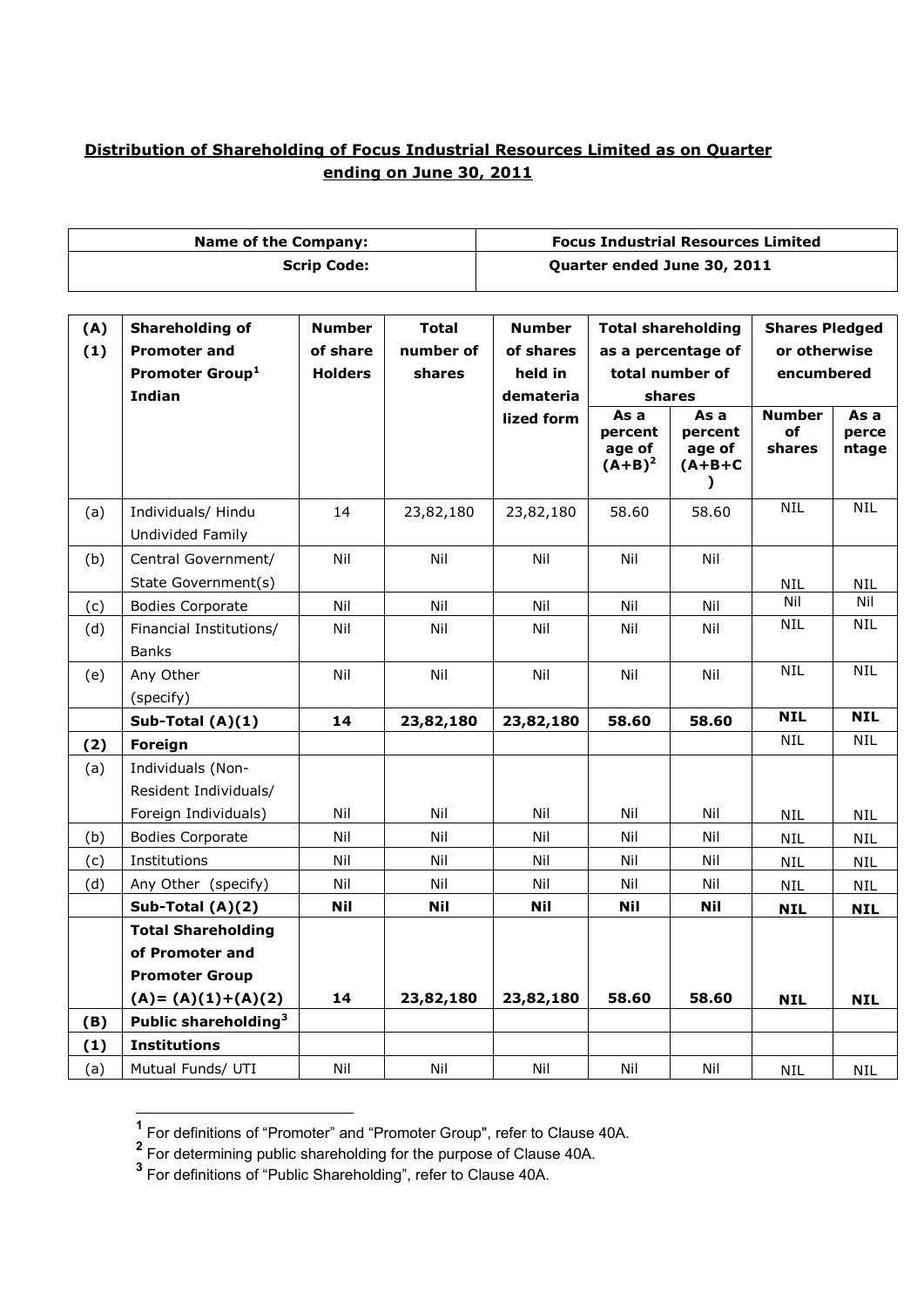| (b)  | Financial Institutions/<br><b>Banks</b> | Nil        | Nil        | Nil        | Nil        | Nil        | <b>NIL</b> | <b>NIL</b> |
|------|-----------------------------------------|------------|------------|------------|------------|------------|------------|------------|
| (c)  | Central Government/                     | Nil        | Nil        | Nil        | Nil        | Nil        |            |            |
|      | State Government(s)                     |            |            |            |            |            | <b>NIL</b> | <b>NIL</b> |
| (d)  | Venture Capital Funds                   | Nil        | Nil        | Nil        | Nil        | Nil        |            |            |
|      |                                         |            |            |            |            |            | <b>NIL</b> | <b>NIL</b> |
| (e)  | <b>Insurance Companies</b>              | Nil        | Nil        | Nil        | Nil        | Nil        |            |            |
|      |                                         |            |            |            |            |            | <b>NIL</b> | <b>NIL</b> |
| (f)  | Foreign Institutional                   | Nil        | Nil        | Nil        | Nil        | Nil        |            |            |
|      | Investors                               |            |            |            |            |            | <b>NIL</b> | <b>NIL</b> |
| (g)  | Foreign Venture                         | Nil        | Nil        | Nil        | Nil        | Nil        |            |            |
|      | Capital Investors                       |            |            |            |            |            | <b>NIL</b> | <b>NIL</b> |
| (h)  | Any Other (specify)                     | Nil        | Nil        | Nil        | Nil        | Nil        | <b>NIL</b> | <b>NIL</b> |
|      | Sub-Total $(B)(1)$                      | <b>Nil</b> | <b>Nil</b> | <b>Nil</b> | <b>Nil</b> | <b>Nil</b> | <b>NIL</b> | <b>NIL</b> |
| (2)  | <b>Non-institutions</b>                 |            |            |            |            |            | <b>NIL</b> | <b>NIL</b> |
| (a)  | <b>Bodies Corporate</b>                 | 3          | 5360       | 5360       | 0.13       | 0.13       | <b>NIL</b> | <b>NIL</b> |
| (b)  | Individuals -<br>i. Individual          | 193        | 16,77,193  | 16,77,193  | 41.27      | 41.27      |            |            |
|      | shareholders holding                    |            |            |            |            |            | <b>NIL</b> | <b>NIL</b> |
|      | nominal share                           |            |            |            |            |            |            |            |
|      | capital up to Rs. 1                     |            |            |            |            |            |            |            |
|      | lakh.                                   |            |            |            |            |            |            |            |
|      | ii. Individual                          |            |            |            |            |            |            |            |
|      | shareholders holding                    |            |            |            |            |            |            |            |
|      | nominal share                           | Nil        | Nil        | Nil        | Nil        | Nil        | <b>NIL</b> | <b>NIL</b> |
|      | capital in excess of                    |            |            |            |            |            |            |            |
|      | Rs. 1 lakh.                             |            |            |            |            |            |            |            |
| (c)  | Any Other                               | Nil        | Nil        | Nil        | Nil        | Nil        |            |            |
| (c1) | <b>Clearing Members</b>                 | Nil        | Nil        | Nil        | Nil        | Nil        | Nil        | <b>Nil</b> |
| (c2) | <b>NRI</b>                              | Nil        | Nil        | Nil        | Nil        | Nil        |            |            |
| (c3) | Trust                                   | Nil        | Nil        | Nil        | Nil        | Nil        |            |            |
|      | Sub-Total (B)(2)                        | 196        | 16,82,553  | 16,82,553  | 41.40      | 41.40      | <b>NIL</b> | <b>NIL</b> |
|      | <b>Total Public</b>                     | 196        | 16,82,553  | 16,82,553  | 41.40      | 41.40      |            |            |
|      | Shareholding $(B)$ =                    |            |            |            |            |            |            |            |
|      | $(B)(1)+(B)(2)$                         |            |            |            |            |            |            |            |
|      | TOTAL $(A)+(B)$                         | 210        | 40,64,733  | 40,64,733  | 100        | 100        | <b>NIL</b> | <b>NIL</b> |
|      |                                         |            |            |            |            |            |            |            |
|      |                                         |            |            |            |            |            |            |            |
| (C)  | Shares held by                          | Nil        | Nil        | Nil        | Nil        | Nil        | <b>NIL</b> | <b>NIL</b> |
|      | <b>Custodians and</b>                   |            |            |            |            |            |            |            |
|      | against which                           |            |            |            |            |            |            |            |
|      | <b>Depository Receipts</b>              |            |            |            |            |            |            |            |
|      | have been issued                        |            |            |            |            |            |            |            |
|      | <b>GRAND TOTAL</b>                      | 210        | 40,64,733  | 40,64,733  | 100        | 100        | <b>NIL</b> | <b>NIL</b> |
|      | $(A)+(B)+(C)$                           |            |            |            |            |            |            |            |
|      |                                         |            |            |            |            |            |            |            |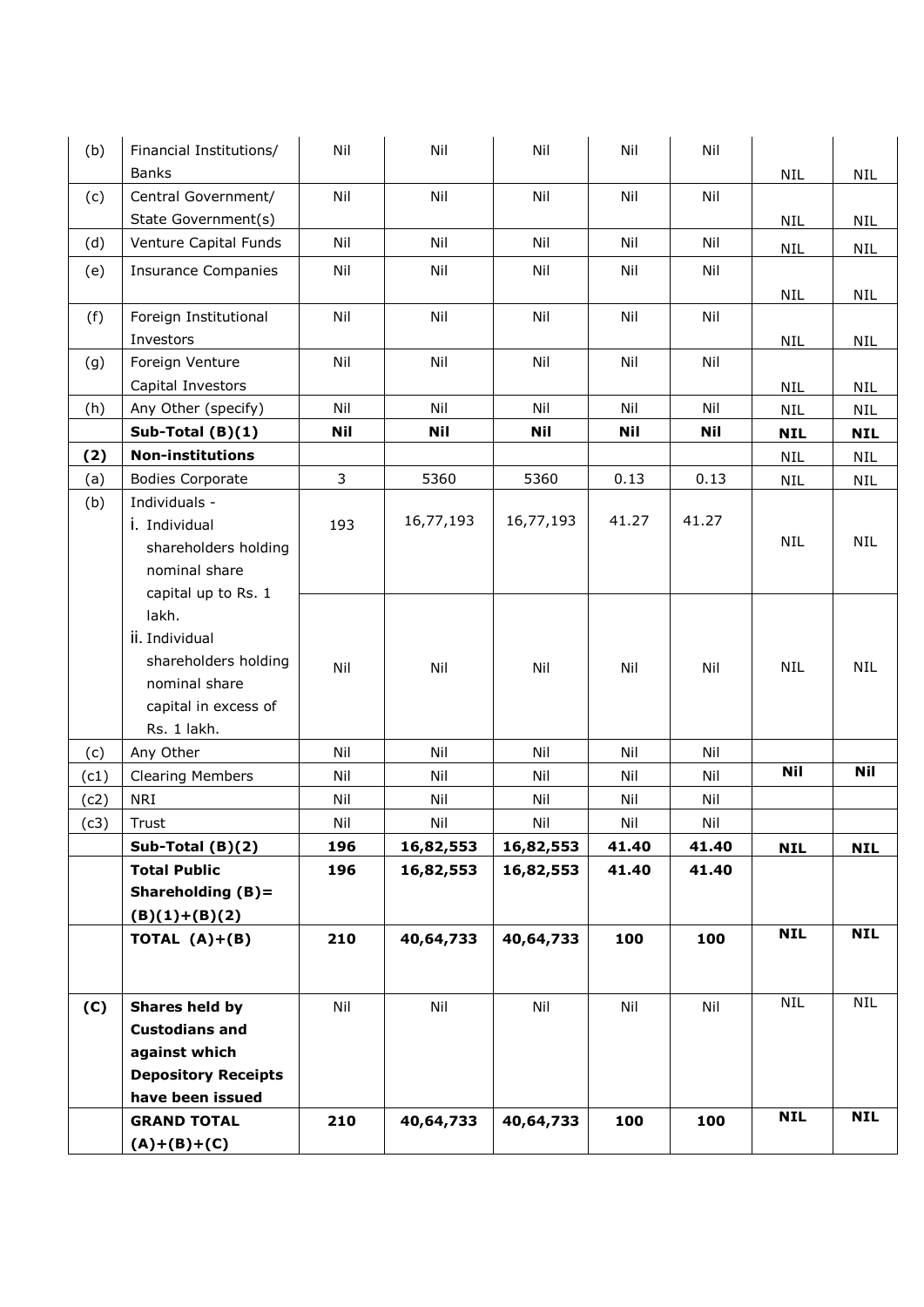# **(I)(b) Statement showing Shareholding of persons belonging to the category "Promoter and Promoter Group"**

| Sr. No. | Name of the<br>shareholder | <b>Total shares held</b>   |                                                     | Shares pledged or otherwise encumbered |                    |                                                                        |  |
|---------|----------------------------|----------------------------|-----------------------------------------------------|----------------------------------------|--------------------|------------------------------------------------------------------------|--|
|         |                            | <b>Number of</b><br>shares | As a $%$ of<br>grand total<br>$(A) + (B)$<br>$+(C)$ | <b>Number</b>                          | As a<br>percentage | As a $%$ of<br>grand total<br>$(A)+(B)+(C)$<br>of sub-clause<br>(I)(a) |  |
| 1.      | PRADEEP KUMAR JINDAL       | 5795                       | 0.14                                                | Nil                                    | Nil                | Nil                                                                    |  |
| 2.      | ANAND KUMAR JAIN           | 332500                     | 8.18                                                | Nil                                    | Nil                | Nil                                                                    |  |
| 3.      | S.K. JAIN                  | 564480                     | 13.89                                               | Nil                                    | Nil                | Nil                                                                    |  |
| 4.      | <b>CHETAN JAIN</b>         | 195000                     | 4.80                                                | Nil                                    | Nil                | Nil                                                                    |  |
| 5.      | SATISH JAIN                | 161000                     | 3.96                                                | Nil                                    | Nil                | Nil                                                                    |  |
| 6.      | <b>RENU JAIN</b>           | 332500                     | 8.18                                                | Nil                                    | Nil                | Nil                                                                    |  |
| 7.      | <b>TRISHLA JAIN</b>        | 196000                     | 4.82                                                | Nil                                    | Nil                | Nil                                                                    |  |
| 8.      | SATENDER KUMAR JAIN        | 196000                     | 4.82                                                | Nil                                    | Nil                | Nil                                                                    |  |
| 9.      | SATENDER KUMAR JAIN        | 195000                     | 4.80                                                | Nil                                    | Nil                | Nil                                                                    |  |
| 10.     | SHOBHA JAIN                | 195000                     | 4.80                                                | Nil                                    | Nil                | Nil                                                                    |  |
| 11.     | MAMTA JINDAL               | 3563                       | 0.09                                                | Nil                                    | Nil                | Nil                                                                    |  |
| 12.     | PRADEEP KUMAR JINDAL       | 3362                       | 0.08                                                | Nil                                    | Nil                | Nil                                                                    |  |
| 13.     | AANCHAL JINDAL             | 980                        | 0.02                                                | Nil                                    | Nil                | Nil                                                                    |  |
| 14.     | PRADEEP KUMAR JINDAL       | 1000                       | 0.02                                                | Nil                                    | Nil                | Nil                                                                    |  |
|         | <b>Total</b>               | 23,82,180                  | 58.60                                               |                                        |                    |                                                                        |  |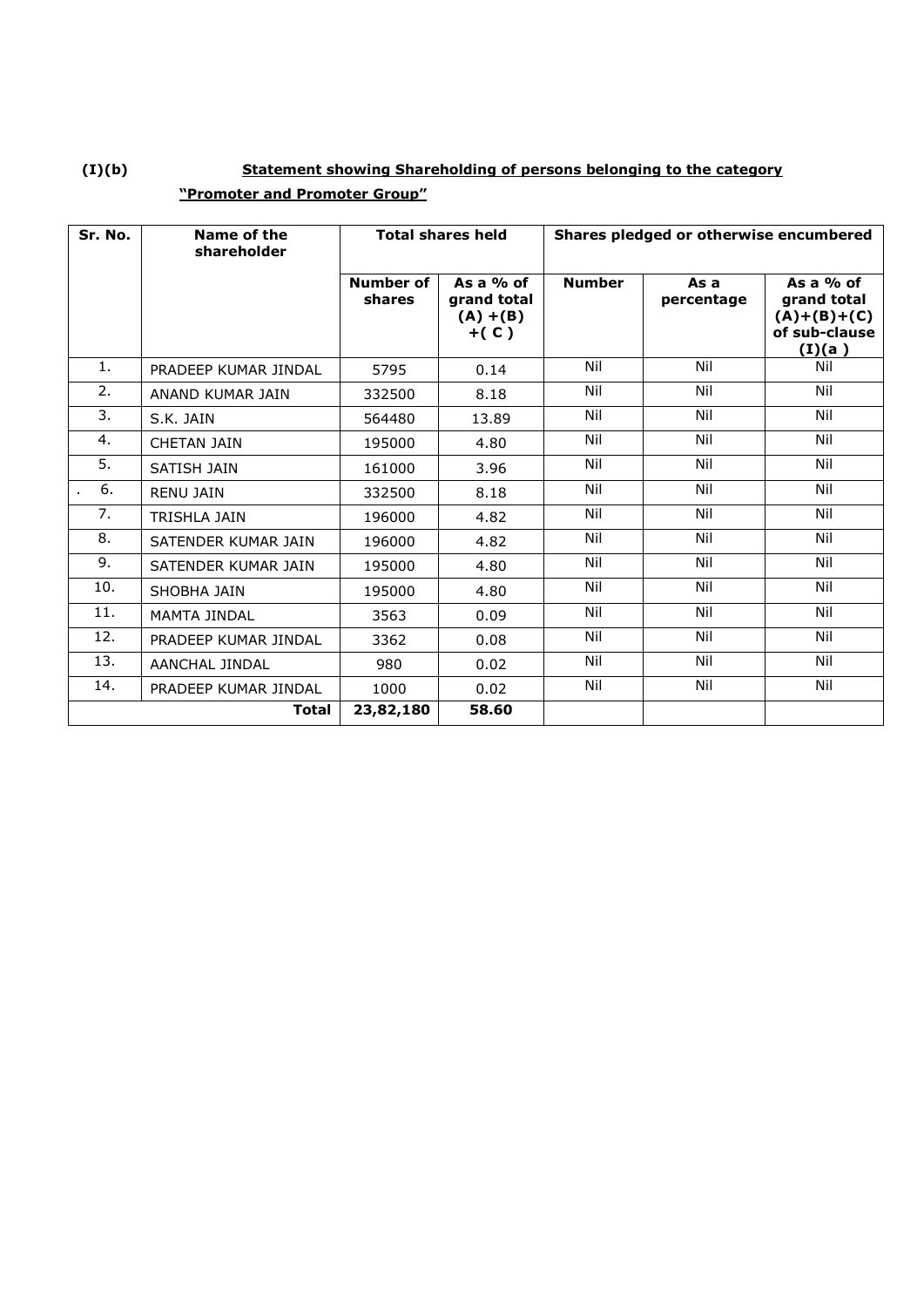| Sr.<br>No. | Name of the shareholder                | Number of<br>shares | Shares as a percentage of total number of<br>shares $\{i.e.,$ Grand Total $(A)+(B)+(C)$<br>indicated in Statement at para $(I)(a)$<br>above} |
|------------|----------------------------------------|---------------------|----------------------------------------------------------------------------------------------------------------------------------------------|
| 1.         | <b>NAKUL BAJAJ</b>                     | 47,040              | 1.16                                                                                                                                         |
| 2.         | <b>MUKESH GUPTA</b>                    | 52,500              | 1.29                                                                                                                                         |
| 3.         | ASHWANI JOSHI                          | 46,800              | 1.15                                                                                                                                         |
| 4.         | <b> NARESH JOSHI</b>                   | 46,800              | 1.15                                                                                                                                         |
| 5.         | UMA JOSHI                              | 46,800              | 1.15                                                                                                                                         |
| 6.         | <b>INDU JOSHI</b>                      | 46,800              | 1.15                                                                                                                                         |
| 7.         | <b>NITIN KUMAR SINGHAL</b>             | 52,500              | 1.29                                                                                                                                         |
| 8.         | <b>ALOK BANSAL</b>                     | 98,000              | 2.41                                                                                                                                         |
| 9.         | <b>RAJ SETHI</b>                       | 46,940              | 1.15                                                                                                                                         |
| 10         | YOGESH SHARMA                          | 50,000              | 1.23                                                                                                                                         |
| 11.        | <b>LAXMAN SINGH</b><br><b>SATYAPAL</b> | 48385               | 1.19                                                                                                                                         |
|            | <b>Total</b>                           | 5,82,565            | 14.33                                                                                                                                        |

#### (I)(c) **Statement showing Shareholding of persons belonging to the category "Public" and holding more than 1% of the total number of shares**

#### **(I)(d) Statement showing details of locked-in shares**

| Sr. No. | Name of the<br>shareholder | <b>Number</b><br>οf<br>locked-in<br>shares | Locked-in shares as a<br>percentage of total number of<br>shares {i.e., Grand Total<br>$(A)+(B)+(C)$ indicated in<br>Statement at para $(I)(a)$<br>above} |  |  |  |
|---------|----------------------------|--------------------------------------------|-----------------------------------------------------------------------------------------------------------------------------------------------------------|--|--|--|
| Ni      |                            |                                            |                                                                                                                                                           |  |  |  |

### **(II)(a) Statement showing details of Depository Receipts (DRs)**

| Sr. No. | <b>Type of outstanding</b><br>DR (ADRs, GDRs,<br>SDRs, etc.) | Number of<br>outstanding<br><b>DRs</b> | Number of<br>shares<br>underlying<br>outstanding<br><b>DRs</b> | <b>Shares underlying</b><br>outstanding DRs as a<br>percentage of total<br>number of shares<br>{i.e., Grand Total<br>$(A)+(B)+(C)$ indicated<br>in Statement at para<br>$(I)(a)$ above} |
|---------|--------------------------------------------------------------|----------------------------------------|----------------------------------------------------------------|-----------------------------------------------------------------------------------------------------------------------------------------------------------------------------------------|
|         |                                                              | NIL                                    |                                                                |                                                                                                                                                                                         |